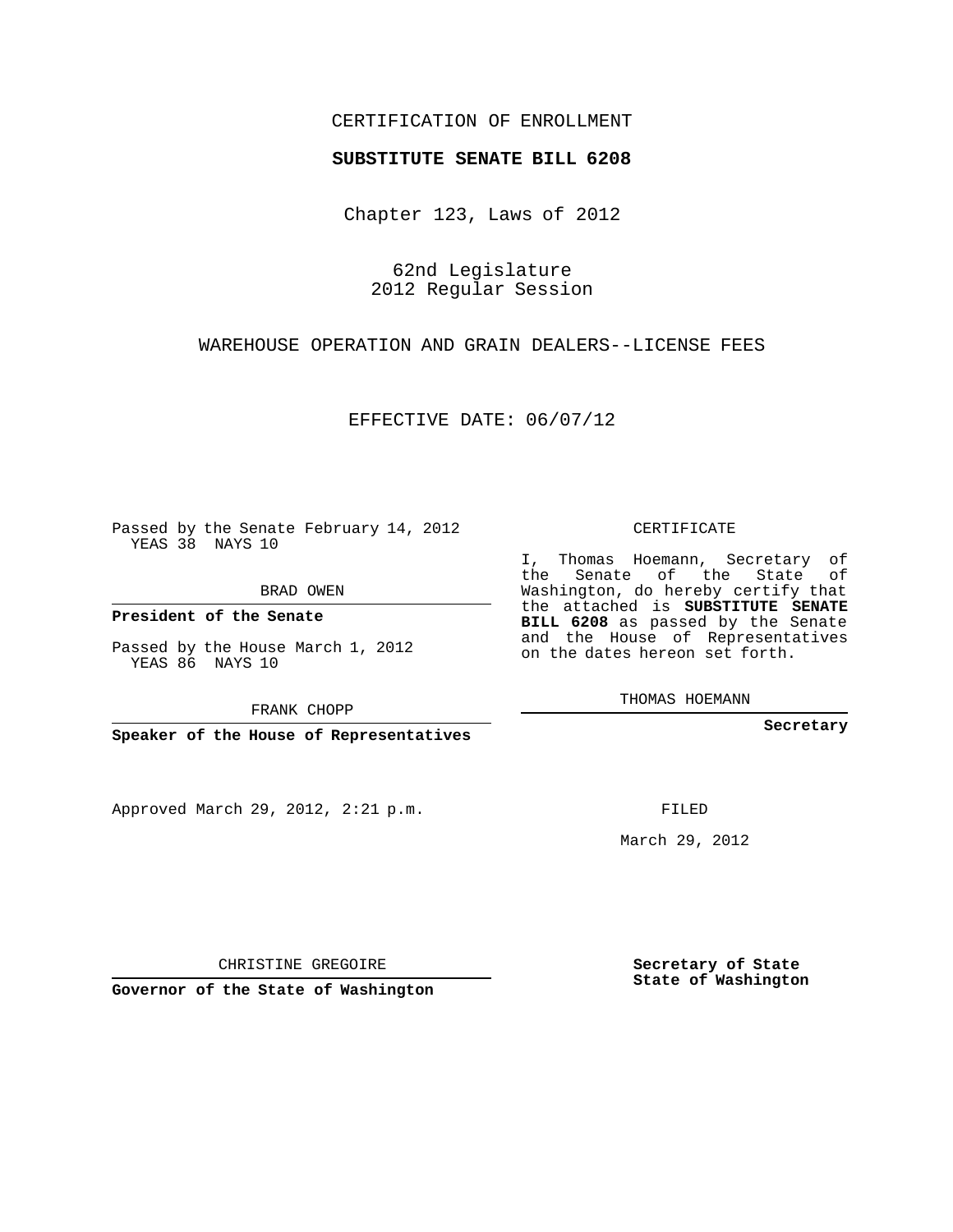## **SUBSTITUTE SENATE BILL 6208** \_\_\_\_\_\_\_\_\_\_\_\_\_\_\_\_\_\_\_\_\_\_\_\_\_\_\_\_\_\_\_\_\_\_\_\_\_\_\_\_\_\_\_\_\_

\_\_\_\_\_\_\_\_\_\_\_\_\_\_\_\_\_\_\_\_\_\_\_\_\_\_\_\_\_\_\_\_\_\_\_\_\_\_\_\_\_\_\_\_\_

Passed Legislature - 2012 Regular Session

## **State of Washington 62nd Legislature 2012 Regular Session**

**By** Senate Agriculture, Water & Rural Economic Development (originally sponsored by Senators Schoesler and Hatfield)

READ FIRST TIME 01/26/12.

1 AN ACT Relating to license fees under the warehouse act; and 2 amending RCW 22.09.050 and 22.09.055.

3 BE IT ENACTED BY THE LEGISLATURE OF THE STATE OF WASHINGTON:

 4 **Sec. 1.** RCW 22.09.050 and 2011 c 336 s 602 are each amended to 5 read as follows:

 Any application for a license to operate a warehouse shall be 7 accompanied by a license fee of one thousand ((<del>three hundred fifty</del>)) 8 nine hundred dollars for a terminal warehouse, one thousand ((fifty)) 9 five hundred dollars for a subterminal warehouse, and ((<del>five</del>)) seven hundred dollars for a country warehouse. If a licensee operates more than one warehouse under one state license as provided for in RCW 22.09.030, the license fee shall be computed by multiplying the number of physically separated warehouses within the station by the applicable terminal, subterminal, or country warehouse license fee.

 If an application for renewal of a warehouse license or licenses is not received by the department prior to the renewal date or dates established by the director by rule, a penalty of fifty dollars for the first week and one hundred dollars for each week thereafter shall be assessed and added to the original fee and shall be paid by the